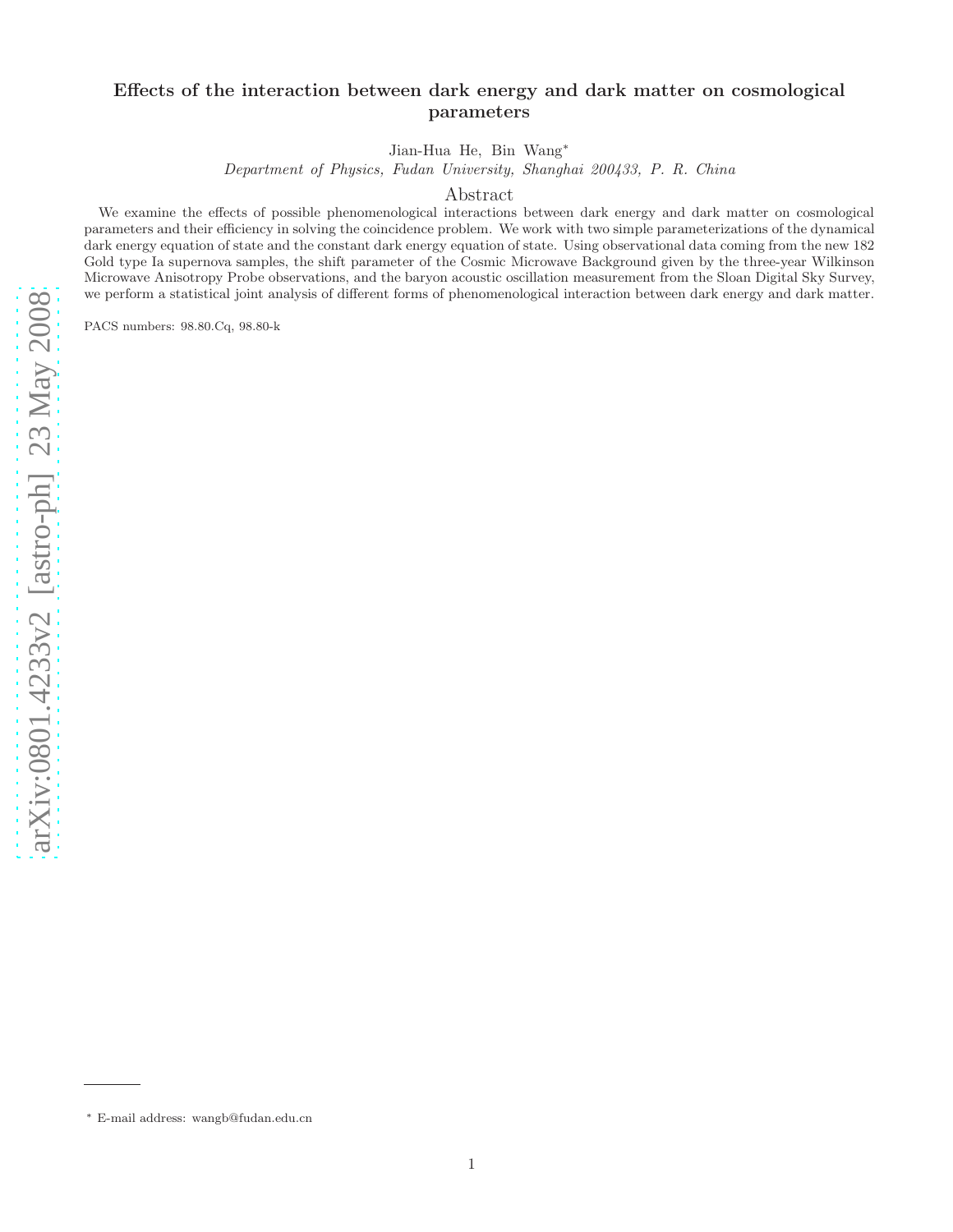# I. INTRODUCTION

Our universe is believed undergoing an accelerated expansion driven by a yet unknown dark energy (DE) [\[1\]](#page-11-0)-[\[5\]](#page-11-1). Much effort has been devoted to understand the nature and the origin of the DE. The leading interpretation of such a DE is a cosmological constant with equation of state (EoS)  $w = -1$ . Although this interpretation is consistent with observational data, at the fundamental level it fails to be convincing. The vacuum energy density falls far below the value predicted by any sensible quantum field theory, and it unavoidably leads to the coincidence problem, i.e., "why are the vacuum and matter energy densities of precisely the same order today?". To overcome the coincidence problem, some sophisticated dynamical DE models either relating the DE to a scalar field called quintessence with  $w > -1$ , or to an exotic field called phantom with  $w < -1$  [\[6\]](#page-11-2) have been put forward to replace the cosmological constant. But it is doubtful that there is a clear winner in sight to explain the DE and solve the coincidence problem.

DE contributes a significant fraction of the content of the universe, it is natural to consider its interaction with the remaining fields of the Standard Model in the framework of field theory. The possibility that DE and DM can interact has been studied in [\[7](#page-11-3)]<sup>-</sup>[\[16\]](#page-11-4), among others. It has been shown that the coupling between a DE (or quintessence) field and DM can provide a mechanism to alleviate the coincidence problem [\[7,](#page-11-3) [10\]](#page-11-5). A suitable choice of the coupling, motivated by holographic arguments, can also lead to the crossing of the phantom barrier which separates models with EoS  $w > -1$  from models with  $w < -1$  [\[11,](#page-11-6) [12\]](#page-11-7). In addition, it has been argued that an appropriate interaction between DE and DM can influence the perturbation dynamics and affect the lowest multipoles of the CMB spectrum [\[13,](#page-11-8) [17\]](#page-11-9). Arguments using structure formation of galaxies suggested that the strength of the coupling could be as large as the QED fine structure constant [\[13,](#page-11-8) [18\]](#page-11-10). More recently, it was shown that such an interaction could be inferred from the expansion history of the universe, as manifested in, e.g., the supernova data together with CMB and large-scale structure[\[19\]](#page-11-11). Nevertheless, the observational limits on the strength of such an interaction remain weak [\[20\]](#page-11-12). In addition, it was suggested that the dynamical equilibrium of collapsed structures would be affected by the coupling of DE to DM  $[21, 22]$  $[21, 22]$ . The basic idea is that the virial theorem is distorted by the non-conservation of mass caused by the coupling. This problem has been analyzed precisely in [\[23](#page-11-15)].

The interaction between DE and DM could be a major issue to be confronted in studying the physics of DE. However, due to the nature of these two components remain unknown, it will not be possible to derive the precise form of the interaction from first principles. One has to assume a specific coupling from the outset [\[24,](#page-11-16) [25\]](#page-11-17) or determine it from phenomenological requirements [\[26\]](#page-11-18). In view of the continuity equations, the interaction between DE and DM must be a function of the energy densities multiplied by a quantity with units of inverse of time. For the latter the obvious choice is the Hubble factor H. Thus, the interaction between DE and DM could be expressed phenomenologically in forms such as  $Q = Q(H\rho_{DM})[20, 36], Q = Q(H\rho_{DE})[28], Q = Q(H(\rho_{DE} + \rho_{DM}))[9]-[13]$  $Q = Q(H\rho_{DM})[20, 36], Q = Q(H\rho_{DE})[28], Q = Q(H(\rho_{DE} + \rho_{DM}))[9]-[13]$  $Q = Q(H\rho_{DM})[20, 36], Q = Q(H\rho_{DE})[28], Q = Q(H(\rho_{DE} + \rho_{DM}))[9]-[13]$  $Q = Q(H\rho_{DM})[20, 36], Q = Q(H\rho_{DE})[28], Q = Q(H(\rho_{DE} + \rho_{DM}))[9]-[13]$  $Q = Q(H\rho_{DM})[20, 36], Q = Q(H\rho_{DE})[28], Q = Q(H(\rho_{DE} + \rho_{DM}))[9]-[13]$  $Q = Q(H\rho_{DM})[20, 36], Q = Q(H\rho_{DE})[28], Q = Q(H(\rho_{DE} + \rho_{DM}))[9]-[13]$  $Q = Q(H\rho_{DM})[20, 36], Q = Q(H\rho_{DE})[28], Q = Q(H(\rho_{DE} + \rho_{DM}))[9]-[13]$  $Q = Q(H\rho_{DM})[20, 36], Q = Q(H\rho_{DE})[28], Q = Q(H(\rho_{DE} + \rho_{DM}))[9]-[13]$  $Q = Q(H\rho_{DM})[20, 36], Q = Q(H\rho_{DE})[28], Q = Q(H(\rho_{DE} + \rho_{DM}))[9]-[13]$  $Q = Q(H\rho_{DM})[20, 36], Q = Q(H\rho_{DE})[28], Q = Q(H(\rho_{DE} + \rho_{DM}))[9]-[13]$  or most generally in the form  $Q = Q(H\rho_{DE}, H\rho_{DM})$  which leads  $Q \simeq \delta_1 H\rho_{DE} + \delta_2 H\rho_{DM}$  from the first term in the power law expansion. Considering the couplings are terms in the lagragian which mix both DE and DM, one may further presume that they could be parameterized by some product of the densities of DE and DM, for example  $Q = \lambda \rho_{DE} \rho_{DM}$  [\[14](#page-11-22)]. Besides these phenomenological descriptions of the interaction between DE and DM, recently there is an attempt to describe the coupling from the thermodynamical consideration[\[27,](#page-11-23) [28](#page-11-20)].

It is of great interest to investigate effects of the interaction between DE and DM on the universe evolution, especially the influence of different forms of the interaction on cosmological parameters. This is the main motivation of the present paper. Using the new 182 Gold type Ia supernova samples (SNIa), the baryon acoustic oscillation measurement from the Sloan Digital Sky Survey (SDSS-BAO) and the shift parameter of the Cosmic Microwave Background given by the three-year Wilkinson Microwave Anisotropy Probe observations (CMB shift), we are going to examine the efficiency of different coupling forms in solving the cosmic coincidence problem. In our study we will not specify any special model of DE. Considering recent accurate data analysis showing that the time varying DE gives a better fit than a cosmological constant and in particular, DE EoS can cross  $-1$  around  $z = 0.2$  from above to below[\[29](#page-11-24)], we will employ two commonly used parameterizations in our work, namely  $\omega_I = \omega_0 + \omega_1 z/(1+z) = \omega_0 + \omega_1(1-a)$  and  $\omega_{II} = \omega_0 + \omega_1 z/(1+z)^2 = \omega_0 + (a-a^2)\omega_1$ . For comparison we will also examine the effects of the interaction between DE and DM for the constant EoS of DE.

## II. PHENOMENOLOGICAL MODELS DESCRIBING THE INTERACTION BETWEEN DE AND DM

In the FRW universe, the Friedmann equation reads

$$
3M_p^2 H^2 = \rho_r + \rho_b + \rho_{DM} + \rho_{DE}.\tag{1}
$$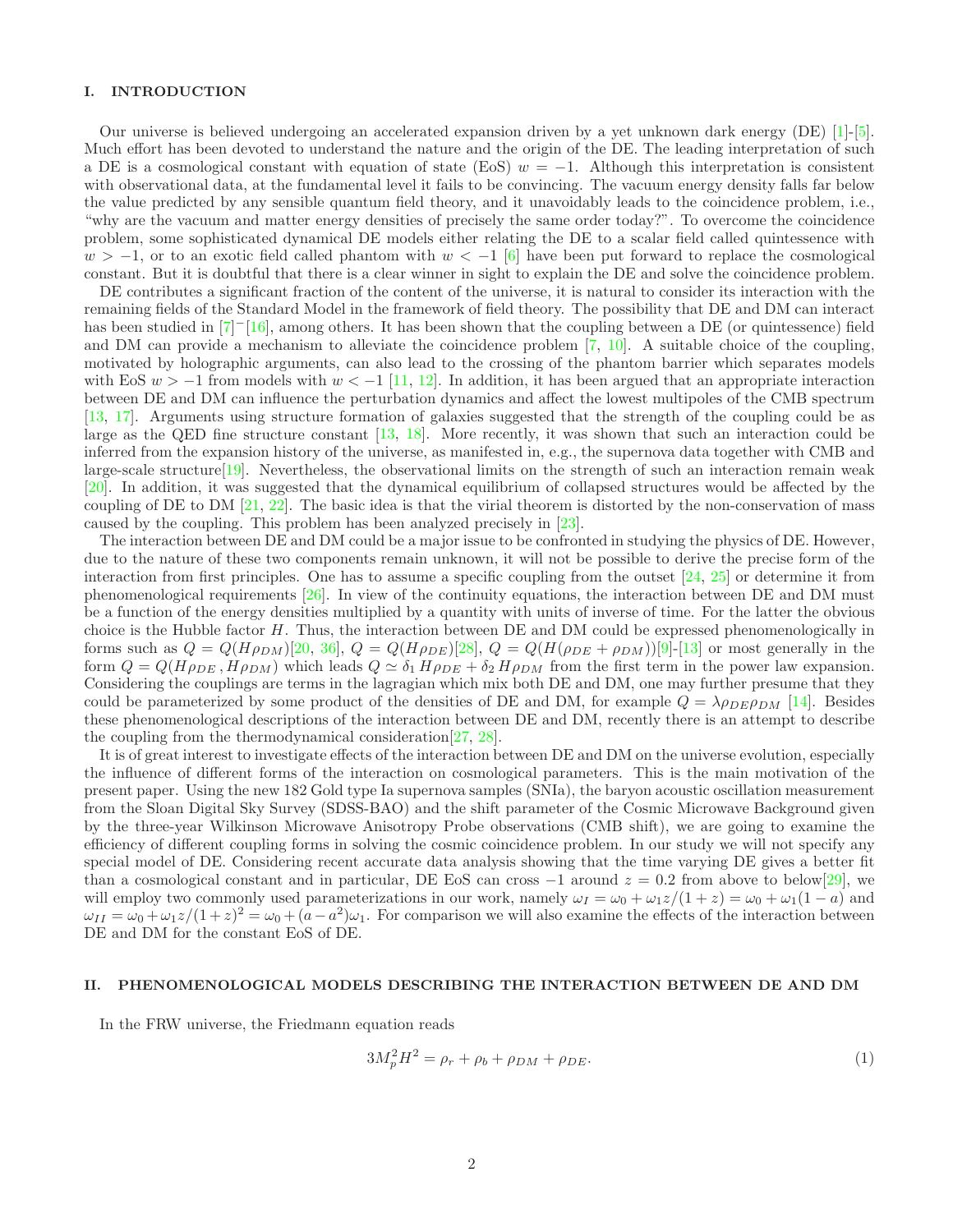Using the critical energy density  $\rho_c^0 = 3M_p^2 H_0^2$ , we can rewrite the Friedmann equation in the form

$$
E^{2}(z) = \frac{H^{2}(z)}{H_{0}^{2}} = \Omega_{b}^{0}(1+z)^{3} + \Omega_{r}^{0}(1+z)^{4} + \rho_{DE}(z)/\rho_{c}^{0} + \rho_{DM}(z)/\rho_{c}^{0}.
$$
 (2)

The energy density of the radiation is given by,

$$
\rho_r^0 = \sigma_b T_{cmb}^4 \tag{3}
$$

where  $\sigma_b$  is the Stefan-Boltzmann constant,  $T_{cmb} = 2.726K$  is the CMB temperature at present.  $\rho_{DE}(z)$  represents the DE density and  $\rho_{DM}$  is the energy density of the cold DM.

When DE and DM interact with each other, we have

<span id="page-2-0"></span>
$$
\dot{\rho}_{DM} + 3H\rho_{DM} = Q, \qquad (4)
$$

$$
\dot{\rho}_{DE} + 3H(1 + w_{DE})\rho_{DE} = -Q, \qquad (5)
$$

respectively, where Q denotes the interaction term. Notice that the overall energy density of dark sectors  $\rho_{DM} + \rho_{DE}$ is conserved.

From the equations above, phenomenological forms of the interaction between DE and DM must be a function of the energy densities multiplied by a quantity with units of inverse of time. The obvious choice of the quantity with units of inverse of time is the Hubble factor  $H$ . The energy densities could be chosen as density of either DE, DM, DE plus DM, the linear combination of DE and DM or the product of DE and DM.

We will compare these different phenomenological expressions of the interaction between DE and DM and investigate their effects on cosmological evolutions and efficiencies in solving the coincidence problem.

### A. The coupling is proportional to the energy density of DE

If the interaction term is proportional to the energy density of DE, we choose  $Q = \delta H \rho_{DE}$  and rewrite the continuity equations [4](#page-2-0) and [5](#page-2-0)

<span id="page-2-1"></span>
$$
\dot{\rho}_{DM} + 3H\rho_{DM} - \delta H\rho_{DE} = 0\tag{6}
$$

$$
\dot{\rho}_{DE} + 3H\rho_{DE}(1+\omega) + \delta H\rho_{DE} = 0\tag{7}
$$

Employing the first commonly used parameterization of the EoS  $\omega_I$ , we obtain a closed form solution for [\(7\)](#page-2-1)

$$
\rho_{DE} = \rho_{DE}^0 e^{-3\omega_1} e^{3\omega_1/(1+z)} (1+z)^{3(1+\omega_0+\omega_1)+\delta}.
$$
\n(8)

Insert this solution into  $Eq(6)$  $Eq(6)$ , we get

$$
\rho_{DM} = (1+z)^3 \rho_{DM}^0 - \delta \rho_{DE}^0 (1+z)^3 \int_0^z e^{3\omega_1/(1+z) - 3\omega_1} (1+z)^{3(\omega_0+\omega_1)+\delta-1} dz.
$$
\n(9)

Choosing the second parameterization of the EoS  $\omega_{II}$ , we have

$$
\rho_{DE} = \rho_{DE}^0 e^{\frac{3}{2}\omega_1 + \frac{3}{2}\omega_1/(1+z)^2 - 3\omega_1/(1+z)} (1+z)^{3(1+\omega_0)+\delta},\tag{10}
$$

and

$$
\rho_{DM} = \rho_{DM}^0 (1+z)^3 - \delta \rho_{DE}^0 (1+z)^3 e^{\frac{3}{2}\omega_1} \int_0^z e^{\frac{3}{2}\omega_1/(1+z)^2 - 3\omega_1/(1+z)} (1+z)^{\delta + 3\omega_0 - 1} dz.
$$
 (11)

#### B. The coupling is proportional to the energy density of DM

Expressing the interaction between DE and DM in proportional to the DM energy density  $Q = \delta H \rho_{DM}$ , we can rewrite the continuity equations as

<span id="page-2-2"></span>
$$
\dot{\rho}_{DM} + 3H\rho_{DM} - \delta H\rho_{DM} = 0,\tag{12}
$$

$$
\dot{\rho}_{DE} + 3H\rho_{DE}(1+\omega) + \delta H\rho_{DM} = 0. \tag{13}
$$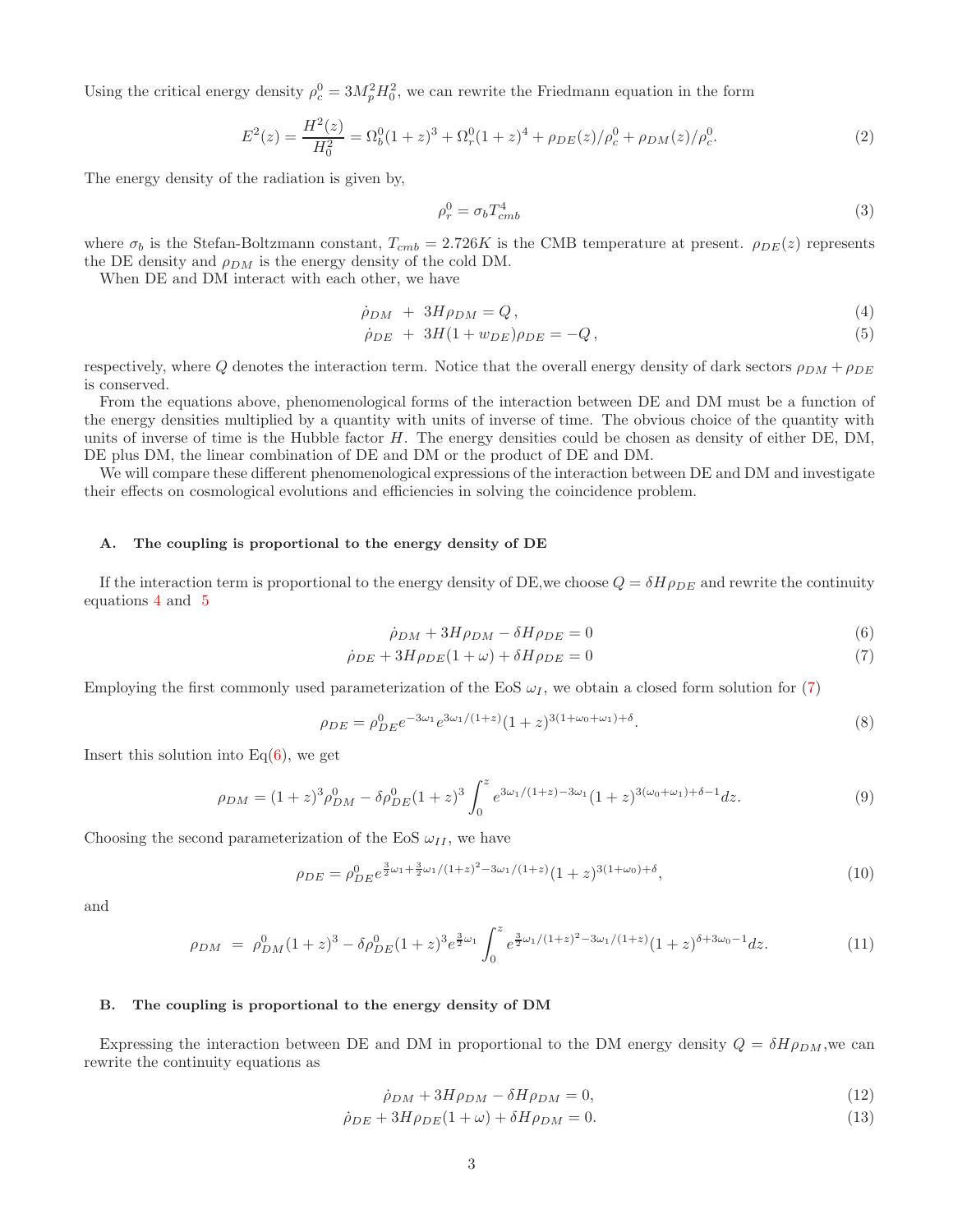Employing  $\omega_I$  as the parameterization of the EoS, from Eq[\(12\)](#page-2-2) we obtain,

$$
\rho_{DM} = \rho_{DM}^0 (1+z)^{3-\delta}.
$$
\n(14)

Insert this  $\rho_{DM}$  into Eq[\(13\)](#page-2-2), we arrive at

$$
\rho_{DE} = (1+z)^{3(1+\omega_0+\omega_1)} e^{3\omega_1/(1+z)} \delta \rho_{DM}^0 \int_0^z e^{-3\omega_1/(1+z)} (1+z)^{-3(\omega_0+\omega_1)-\delta-1} dz \tag{15}
$$

$$
+\rho_{DE}^0(1+z)^{3(1+\omega_0+\omega_1)}e^{3\omega_1/(1+z)-3\omega_1}.
$$
\n(16)

Using  $\omega_{II}$  as the EoS, we find the evolution equation for DM as

$$
\rho_{DM} = \rho_{DM}^0 (1+z)^{3-\delta}.
$$
\n(17)

Then from  $Eq(13)$  $Eq(13)$  we have the evolution of the DE reads

$$
\rho_{DE} = (1+z)^{3(1+\omega_0)} e^{-\frac{3\omega_1}{1+z} + \frac{3}{2}\frac{\omega_1}{(1+z)^2}} \delta \rho_{DM}^0 \int_0^z (1+z)^{-3\omega_0 - \delta - 1} e^{\frac{3\omega_1}{1+z} - \frac{3}{2}\frac{\omega_1}{(1+z)^2}} dz \tag{18}
$$

$$
+(1+z)^{3(1+\omega_0)}e^{-\frac{3\omega_1}{1+z}+\frac{3}{2}\frac{\omega_1}{(1+z)^2}}e^{\frac{3}{2}\omega_1}\rho_{DE}^0.
$$
\n(19)

# C. The coupling is proportional to the total energy density of DE and DM

We can also write the interaction between DE and DM in proportion to the total energy densities of DE and DM, so that the continuity equations read

$$
\dot{\rho}_{DM} + 3H\rho_{DM} - \delta H(\rho_{DM} + \rho_{DE}) = 0,\tag{20}
$$

$$
\dot{\rho}_{DE} + 3H\rho_{DE}(1+\omega) + \delta H(\rho_{DM} + \rho_{DE}) = 0.
$$
\n(21)

The above equations can be converted to

$$
\frac{d\rho_{DM}}{dz} - \frac{3}{1+z}\rho_{DM} + \frac{\delta}{1+z}(\rho_{DE} + \rho_{DM}) = 0,
$$
\n(22)

$$
\frac{d\rho_{DE}}{dz} - \frac{3}{1+z}(1+\omega)\rho_{DE} - \frac{\delta}{1+z}(\rho_{DE} + \rho_{DM}) = 0.
$$
 (23)

### D. The coupling is proportional to the linear combination of energy densities of DE and DM

The phenomenological coupling between DE and DM could be expressed most generally in the form  $Q =$  $Q(H\rho_{DE}, H\rho_{DM})$  which leads  $Q \simeq \delta_1 H\rho_{DE} + \delta_2 H\rho_{DM}$  from the first term in the power law expansion. Thus the continuity equations read

$$
\dot{\rho}_{DM} + 3H\rho_{DM} - H(\delta_1 \rho_{DE} + \delta_2 \rho_{DM}) = 0,\tag{24}
$$

$$
\dot{\rho}_{DE} + 3H\rho_{DE}(1+\omega) + H(\delta_1\rho_{DE} + \delta_2\rho_{DM}) = 0, \tag{25}
$$

which can be changed into

$$
\frac{d\rho_{DM}}{dz} - \frac{3}{1+z}\rho_{DM} + \frac{1}{1+z}(\delta_1\rho_{DE} + \delta_2\rho_{DM}) = 0,
$$
\n(26)

$$
\frac{d\rho_{DE}}{dz} - \frac{3}{1+z}(1+\omega)\rho_{DE} - \frac{1}{1+z}(\delta_1\rho_{DE} + \delta_2\rho_{DM}) = 0.
$$
 (27)

For the last two cases of describing the interaction between DE and DM, it is not easy to write out analytic solutions of  $\rho_{DE}$  and  $\rho_{DM}$  when we substitute the parameterizations of EoS. We will completely count on the numerical calculation to investigate the time evolution of the DE and DM in these cases.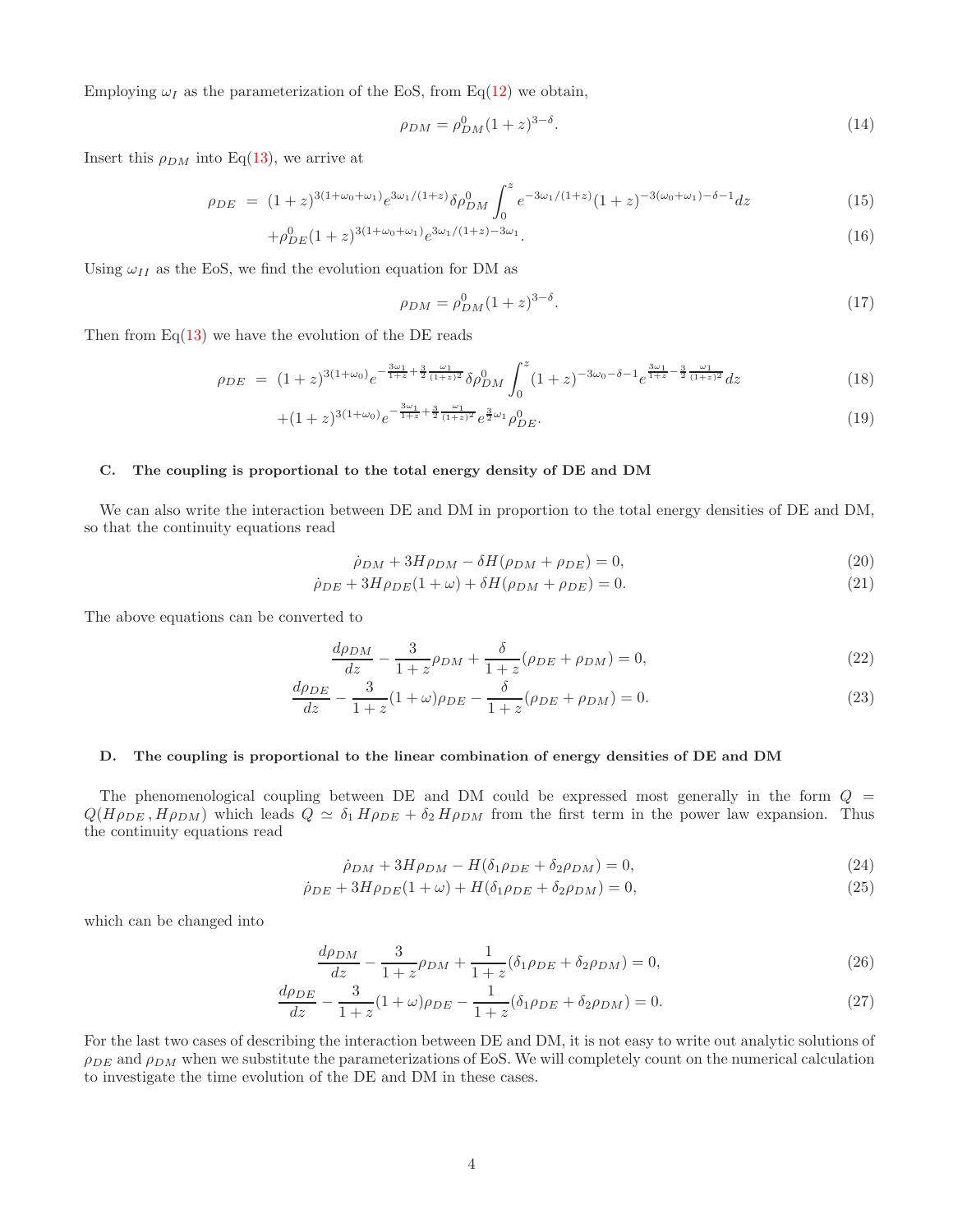# E. The coupling is proportional to the product of energy densities of DE and DM

The coupling can be considered in terms of the lagrangian which mix both DE and DM, we can adopt the form of the interaction as the product of the densities of DE and DM [\[14](#page-11-22)],  $Q = \lambda \rho_{DE} \rho_{DM}$ , where  $\lambda = kM^{-3}$  and M is considered as a mass parameter and k is a dimensionless constant. Taking  $\Omega_x = \rho_x/\rho_{c0}$  and  $\rho_{c0} = 3H_0^2M_p^2/(8\pi) =$  $h^2 \cdot 0.81 \cdot 10^{-46} GeV^4$ , the dimensionless continuity equations for the DM and DE read

$$
\frac{d\Omega_{DM}}{dz} - \frac{3}{1+z}\Omega_{DM} + \delta \frac{1}{(1+z)} \frac{\Omega_{DM}\Omega_{DE}}{\sqrt{\Omega_{DM} + \Omega_{DE}}} = 0
$$

$$
\frac{d\Omega_{DE}}{dz} - \frac{3}{1+z}(1+\omega)\Omega_{DE} - \delta \frac{1}{(1+z)} \frac{\Omega_{DM}\Omega_{DE}}{\sqrt{\Omega_{DM} + \Omega_{DE}}} = 0
$$
(28)

where  $\delta = \sqrt{3/(8\pi)}\lambda \rho_{c0}^{1/2}M_p = \sqrt{3/(8\pi)}k(\frac{M_p}{M}) (\frac{\rho_{c0}}{M^4})^{1/2}$ , which is a dimensionless coupling constant now.

So far we have listed all possible phenomenological descriptions of the interaction between DE and DM. In the next section, we will examine the viability of these descriptions by comparing with observations.

#### III. OBSERVATIONAL CONSTRAINTS

We will use the three-year WMAP (WMAP3) data<sup>[\[30](#page-11-25)]</sup>, the SN Ia data <sup>[31]</sup> and the Baryon Acoustic Oscillation (BAO) measurement from the Sloan Digital Sky Survey [\[32](#page-11-27)] to study the property of the interaction between DE and DM. In [\[33\]](#page-11-28), the authors showed that combining the shift parameters R and the angular scale  $l_a$  of the sound horizon at recombination appears to be a good approximation of the full WMAP3 data. The model independent constraints on R and  $l_a$  was later given [\[34\]](#page-11-29) by using the WMAP3 data, where the covariance matrix of the parameters  $R, l_a$  and  $\Omega_b h^2$  was also provided. In the following we will use the shift parameter R, the angular scale  $l_a$  of the sound horizon at recombination and their covariance matrix given in [\[34\]](#page-11-29) and employ the Monte-Carlo Markov Chain (MCMC) method to explore the parameter space. Our MCMC code is based on the publicly available package CMBeasy[\[38\]](#page-11-30).

For the SNIa data, we will calculate  $\chi^2 = \sum_i \frac{[\mu_{obs}(zi) - \mu_{\ell}z_i)]^2}{\sigma^2}$  $\frac{\sigma_i^2}{\sigma_i^2}$ , where the extinction-corrected distance modulus  $\mu(z) = 5log_{10}[d_L(z)/Mpc] + 25$ ,  $\sigma_i$  is the total uncertainty in the SN Ia data, and the luminosity distance is  $d_L(z)$  $(1+z)/H_0 \int_0^{z_i} dz'/E(z')$  and the nuisance parameter  $H_0$  is marginalized over with flat prior.

For the SDSS data, we add the BAO parameter [\[30,](#page-11-25) [32\]](#page-11-27),

$$
A = \frac{\sqrt{\Omega_m^0}}{E(0.35)^{1/3}} \left[ \frac{1}{0.35} \int_0^{0.35} \frac{dz'}{E(z')} \right]^{2/3} = 0.469(0.95/0.98)^{-0.35} \pm 0.017,
$$

to  $\chi^2$ .

For WMAP3 data, we first add the shift parameter[\[34\]](#page-11-29)

$$
R = \sqrt{\Omega_m^0} \int_0^{z_{ls}} \frac{dz'}{E(z')} = 1.70 \pm 0.03,
$$

to  $\chi^2$  at  $z = 1089 \pm 1$ . It was argued in [\[33,](#page-11-28) [34](#page-11-29)] that the combination of the shift parameter and the angular scale of the sound horizon at recombination gives much better constraints on cosmological parameters. Thus we add the angular scale of the sound horizon at recombination

$$
l_a = \frac{\pi R / \sqrt{\Omega_m^0}}{\int_{z_{ls}}^{\infty} dz c_s / E(z)} = 302.2 \pm 1.2,
$$

where the sound speed  $c_s = 1/\sqrt{3(1+R_b a)}$ ,  $R_b = 315000 \Omega_b h^2 (T_{cmb}/2.7K)^{-4}$ , a is the scale factor, and  $\Omega_b h^2 =$  $0.022^{+0.00082}_{-0.00082}.$ 

We use the MCMC method to explore the parameter space. We treat  $H_0$  as also a fitting parameter, and we impose a prior of  $H_0 = 72 \pm 8km/s/Mpc[35]$  $H_0 = 72 \pm 8km/s/Mpc[35]$ . By using two parameterizations for the EoS of DE  $\omega_I, \omega_{II}$ , we obtain the parameter space for different couplings respectively and we will show our results in the following sections.For comparisons we will also present the result for constant DE EoS.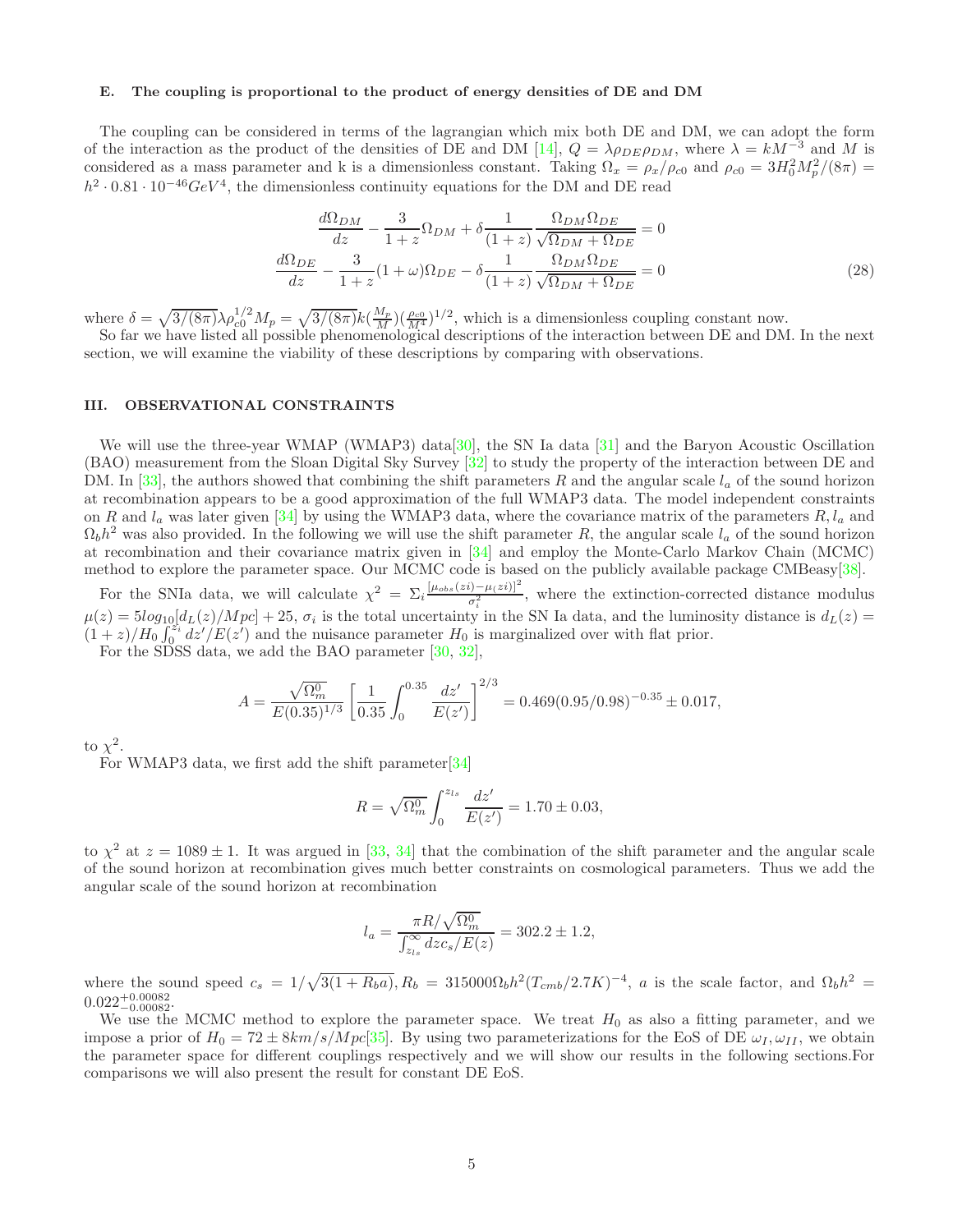

<span id="page-5-0"></span>Figure 1: The likelihood for coupling parameters when the interaction is chosen as  $\delta H \rho_{DE}$ 

### A. The coupling is proportional to the energy density of DE

Choosing the first parameterization of the DE EoS  $\omega_I$  and expressing the coupling between DE and DM in proportional to the energy density of DE, the results are shown in Fig [1a](#page-5-0) and Fig [2a](#page-6-0). The quantity of interest for analyzing the coincidence problem is the ratio  $r = \rho_{DM}/\rho_{DE}$  and its evolution with time. The behavior of  $dr/d\ln a$  deserves attention with regard to the coincidence problem. Clearly we see that the positive coupling obtained from the best fit data leads slower change of r which makes the coincidence problem less acute when compared with the case without interaction shown by the red dotted line in Fig [2a](#page-6-0).When we choose DE EoS to be  $\omega_{II}$  and constant, results are shown in Fig [2b](#page-6-0),c.From the behaviors of the ratio  $r = \rho_{DM}/\rho_{DE}$ , for the constant DE EoS or  $\omega_{II}$ , this phenomenological interaction cannot help to alleviate the coincidence problem. Besides, the negative coupling shown in Fig [1b](#page-5-0) for DE EoS  $\omega_{II}$  leads negative  $\rho_{DE}$  in the early time. When DE EoS is constant  $\rho_{DE}$  is nearly zero even in the inflationary era, which makes it hard to count on this  $\rho_{DE}$  to explain the infation. What's worse, the  $\rho_{DM}$  will be negative in the future. All these unphysical consequences are brought by the negative coupling from the fitting.

| Coupling             | EoS               |             |                                                                                                  | $\omega_0$                                                             | $\omega_1$             | $\Delta L_{DM}^{\sigma}$ | $n_0$                   |                         |
|----------------------|-------------------|-------------|--------------------------------------------------------------------------------------------------|------------------------------------------------------------------------|------------------------|--------------------------|-------------------------|-------------------------|
| $\delta H \rho_{DE}$ | $\omega_I$        | Mean        | $0.052^{+0.006}_{-0.006}$                                                                        | $-0.82_{-0.23}^{+0.30}$ $-1.97_{-1.64}^{+0.99}$ $0.27_{-0.03}^{+0.03}$ |                        |                          | $0.66^{+0.05}_{-0.04}$  | $-0.28^{+0.13}_{-0.20}$ |
|                      |                   | Best-fitted | 0.054                                                                                            | $-1.18$                                                                | 1.21                   | 0.24                     | 0.63                    | 0.03                    |
|                      | $\omega_{II}$     | Mean        | $0.055^{+0.007}_{-0.006}$ $-1.00^{+0.45}_{-0.37}$ $-0.72^{+2.65}_{-3.68}$ $0.25^{+0.03}_{-0.03}$ |                                                                        |                        |                          | $0.64^{+0.05}_{-0.05}$  | $-0.22^{+0.12}_{-0.18}$ |
|                      |                   | Best-fitted | 0.059                                                                                            | $-1.26$                                                                | 2.03                   | 0.23                     | 0.62                    | $-0.08$                 |
|                      |                   |             | $\Omega_i^{\iota}$                                                                               | $\omega$                                                               | $\Omega_{DM}^0$        | $n_{0}$                  |                         |                         |
|                      | constant $\omega$ | Mean        | $0.055^{+0.007}_{-0.006}$ $-1.05^{+0.12}_{-0.13}$                                                |                                                                        | $0.25^{+0.02}_{-0.02}$ | $0.64^{+0.05}_{-0.04}$   | $-0.19^{+0.10}_{-0.13}$ |                         |
|                      |                   | Best-fitted | 0.057                                                                                            | $-1.00$                                                                | 0.24                   | 0.63                     | $-0.13$                 |                         |

### B. The coupling is proportional to the energy density of DM

Using the first parameterization of the DE EoS and choosing the coupling between DE and DM in proportional to the energy density of DM, we show the likelihood in Fig [3a](#page-6-1) and the behaviors of cosmological parameters in Fig [4a](#page-7-0). Comparing lines of  $dr/d\ln a$  for the interacting and noninteracting cases, it seems that near the present time the interaction between DE and DM makes the change of r a bit slower than the noninteracting case, which makes the coincidence problem less serious. However since the coupling is negative from the best fit, we encounter the negative  $\rho_{DE}$  in the early epoch of the universe. This sounds unphysical [\[36\]](#page-11-19), although in some modified gravity theory negative value of  $\rho_{DE}$  was allowed<sup>[\[37](#page-11-32)]</sup>. The results for choosing DE EoS to be  $\omega_{II}$  and constant are shown in Fig [4b](#page-7-0) and Fig [4c](#page-7-0).It is clear from the behavior of r that the coincidence problem cannot be alleviated by choosing this phenomenological interaction form when DE EoS are of  $\omega_{II}$  or constant. Moreover, negative  $\rho_{DE}$  at very early epoch appears again.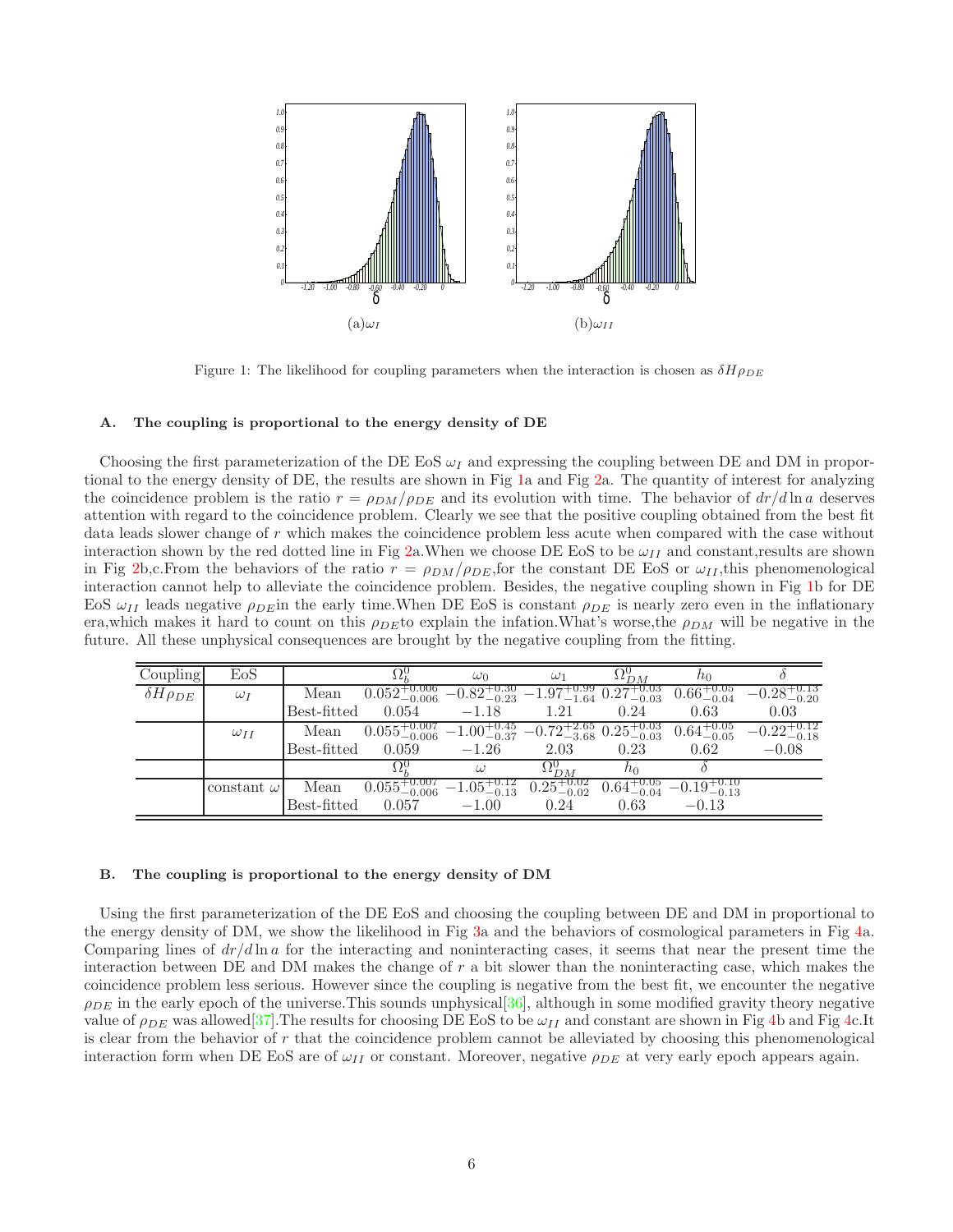

<span id="page-6-0"></span>Figure 2: These figures show clearly the behaviors of different dark sectors during the late time evolution of universe with best-fitted data for coupling  $\delta H \rho_{DE}$ . The red dotted line denotes the noninteracting case. The left one corresponds to EoS  $\omega_I$ , the middle one is EoS  $\omega_{II}$  and the right one is constant EoS



<span id="page-6-1"></span>Figure 3: The likelihood for coupling parameters when the interaction is chosen as  $\delta H \rho_{DM}$ .

| Coupling             | EoS               |             |                                                                                                 | $\omega_0$                                                                       | $\omega_1$      | $\Omega_{DM}^0$ | $n_0$                      |                            |
|----------------------|-------------------|-------------|-------------------------------------------------------------------------------------------------|----------------------------------------------------------------------------------|-----------------|-----------------|----------------------------|----------------------------|
| $\delta H \rho_{DM}$ | $\omega_I$        | Mean        | $0.047_{-0.008}^{+0.013}$ $-0.99_{-0.17}^{+0.20}$ $0.34_{-0.92}^{+0.37}$ $0.25_{-0.02}^{+0.02}$ |                                                                                  |                 |                 | $0.69^{+0.08}_{-0.09}$     | $-0.020^{+0.010}_{-0.010}$ |
|                      |                   | Best-fitted | 0.044                                                                                           | $-1.02$                                                                          | 0.60            | 0.26            | 0.71                       | $-0.024$                   |
|                      | $\omega_{II}$     | Mean        | $0.048_{-0.008}^{+0.012}$ $-1.25_{-0.31}^{+0.31}$ $2.35_{-2.05}^{+1.96}$ $0.25_{-0.02}^{+0.02}$ |                                                                                  |                 |                 | $0.69^{+0.08}_{-0.09}$     | $-0.019_{-0.008}^{+0.010}$ |
|                      |                   | Best-fitted | 0.046                                                                                           | $-1.28$                                                                          | 2.65            | 0.24            | 0.69                       | $-0.021$                   |
|                      |                   |             | $\Omega_{\iota}^{\nu}$                                                                          | $\omega$                                                                         | $\Omega_{DM}^0$ | $h_{0}$         |                            |                            |
|                      | constant $\omega$ | Mean        | $0.046_{-0.008}^{+0.010}$                                                                       | $\overline{-0.90^{+0.08}_{-0.08}}$ $0.25^{+0.02}_{-0.02}$ $0.71^{+0.07}_{-0.08}$ |                 |                 | $-0.018_{-0.008}^{+0.010}$ |                            |
|                      |                   | Best-fitted | 0.041                                                                                           | $-0.90$                                                                          | 0.25            | 0.73            | $-0.022$                   |                            |

### C. The coupling is proportional to the total energy density of DE and DM

The results of the evolution of cosmological parameters for employing  $\omega_I$  and expressing the interaction between DE and DM in proportional to the total energy density of DE and DM are shown in Fig [5a](#page-7-1) and Fig [6a](#page-8-0).In Fig 6a we see that,rchanges a bit slower than that of the noninteracting case at very recent epoch,and this might help to alleviate the coincidence problem. However in the early epoch the negative coupling obtained from fitting makes  $\rho_{DE}$ negative again.Choosing DE EoS to be  $\omega_{II}$ , besides the negative  $\rho_{DE}$  in the early time,  $\rho_{DM}$  will appear negative in the future. For constant DE  $EoS$ ,  $\rho_{DE}$  can aslo be negative in the early epoch. Furthermore from Fig [5b](#page-7-1),c, we see that the coincidence problem has not been alleviated.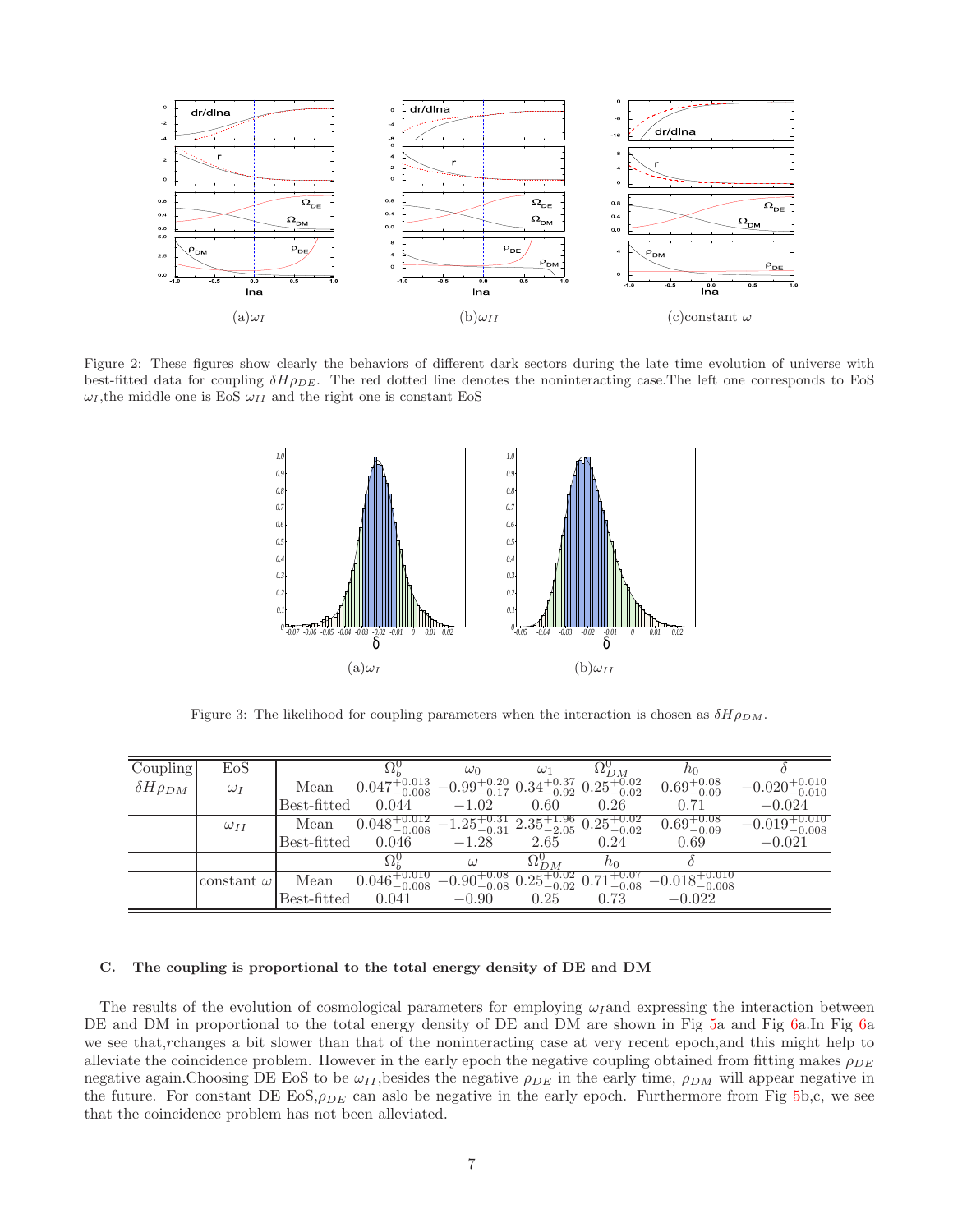

<span id="page-7-0"></span>Figure 4: These figures show clearly the behaviors of different dark sectors during the late time evolution of universe with best-fitted data for the coupling  $\delta H \rho_{DM}$ . The red dotted line denotes the noninteracting data. The left one corresponds to EoS  $\omega_I$ , the middle one is EoS  $\omega_{II}$  and the right one is constant EoS



<span id="page-7-1"></span>Figure 5: The likelihood for coupling parameters when the interaction is chosen as  $\delta H(\rho_{DM} + \rho_{DE})$ .

| Coupling                          | EoS               |             |                                                                                                  | $\omega_0$                                     | $\omega_1$      | $\Omega_{DM}^9$        | $n_0$                      |                            |
|-----------------------------------|-------------------|-------------|--------------------------------------------------------------------------------------------------|------------------------------------------------|-----------------|------------------------|----------------------------|----------------------------|
| $\delta H(\rho_{DM} + \rho_{DE})$ | $\omega_I$        | Mean        | $0.046^{+0.012}_{-0.008}$ $-0.98^{+0.20}_{-0.17}$ $0.21^{+0.49}_{-0.87}$                         |                                                |                 | $0.25^{+0.02}_{-0.02}$ | $0.70^{+0.08}_{-0.09}$     | $-0.018_{-0.008}^{+0.009}$ |
|                                   |                   | Best-fitted | 0.044                                                                                            | $-1.07$                                        | 0.71            | 0.25                   | 0.71                       | $-0.022$                   |
|                                   | $\omega_{II}$     | Mean        | $0.048^{+0.013}_{-0.008}$ $-1.22^{+0.34}_{-0.34}$ $2.09^{+2.08}_{-2.24}$ $0.246^{+0.02}_{-0.02}$ |                                                |                 |                        | $0.69^{+0.08}_{-0.09}$     | $-0.017_{-0.009}^{+0.010}$ |
|                                   |                   | Best-fitted | 0.044                                                                                            | $-1.25$                                        | 2.39            | 0.25                   | 0.71                       | $-0.021$                   |
|                                   |                   |             |                                                                                                  |                                                | $\Omega_{DM}^0$ | $n_0$                  |                            |                            |
|                                   | constant $\omega$ | Mean        | $0.045^{+0.010}_{-0.008}$                                                                        | $-0.91_{-0.08}^{+0.08}$ $0.25_{-0.02}^{+0.02}$ |                 | $0.71^{+0.08}_{-0.08}$ | $-0.017_{-0.008}^{+0.009}$ |                            |
|                                   |                   | Best-fitted | 0.042                                                                                            | $-0.91$                                        | 0.25            | 0.72                   | $-0.020$                   |                            |

# D. The coupling is proportional to the linear combination of energy densities of DE and DM

If the coupling is in linear combination of energy densities of  $DE$  and  $DM$ , we can see easily from Fig  $9$ , the coincidence problem gets even worse , since r changes even faster than that of the noninteracting case.Furthermore,we find the negative  $\rho_{DM}$  in the future for all the cases, which is unphysical.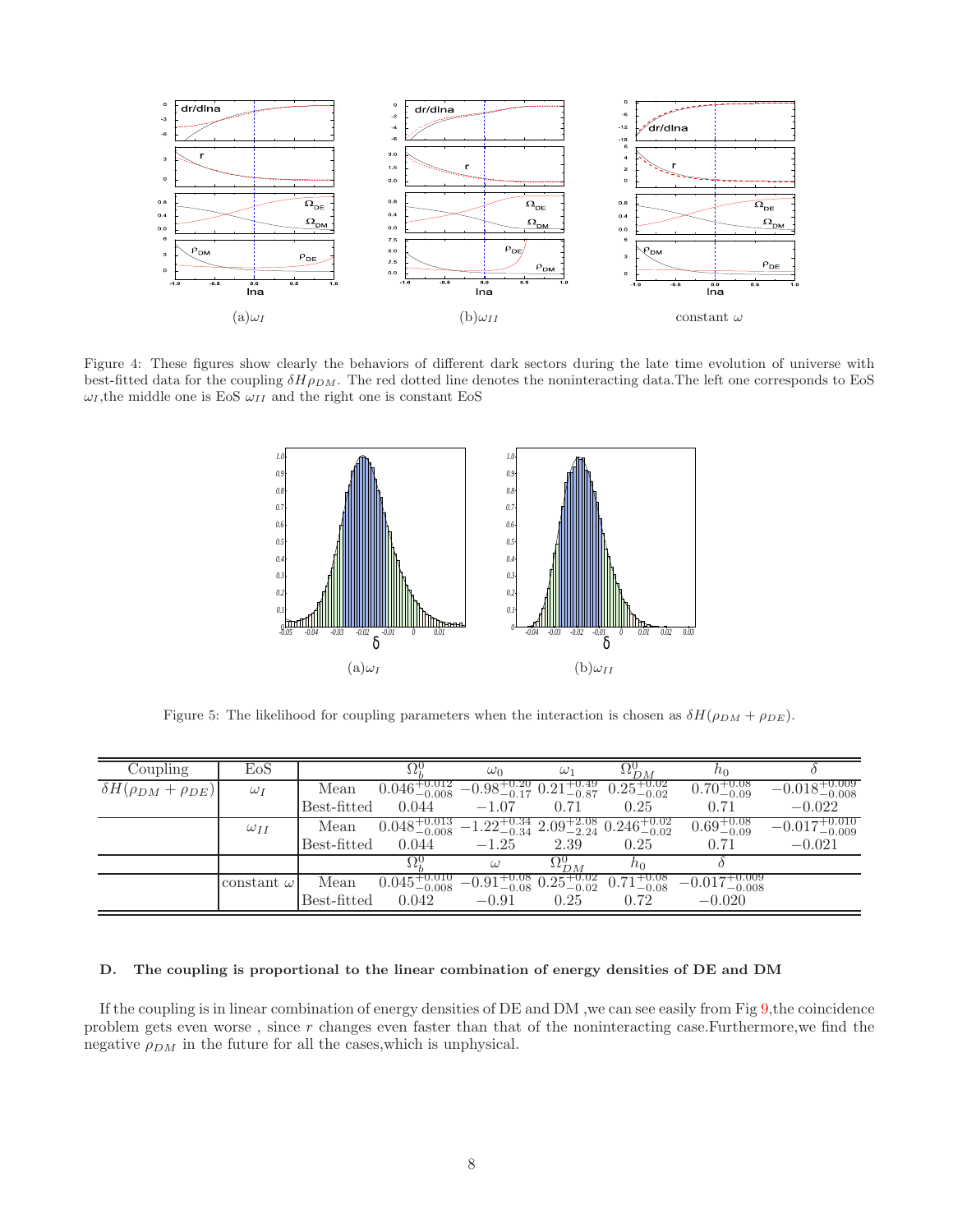

<span id="page-8-0"></span>Figure 6: These figures show clearly the behaviors of different dark sectors during the late time evolution of universe with best-fitted data for the coupling  $\delta H(\rho_{DM} + \rho_{DE})$ . The red dotted line denotes the noninteracting case. The left one corresponds to EoS  $\omega_I$ , the middle one is EoS  $\omega_{II}$  and the right one is constant EoS



Figure 7: The likelihood for coupling parameters when the interaction is  $H(\delta_1 \rho_{DE} + \delta_2 \rho_{DM})$ .The left one shows the likelihood for parameter  $\delta_1$  and the right one show the likelihood for parameter  $\delta_2$ . The EoS is chosen as  $\omega_I$  for these figures.

| Coupling                | $_{\rm EoS}$      |               |                           | $\omega_0$                         | $\omega_1$                    | $\Omega_{DM}^0$        | no                      | $\delta$ 1               | $\delta 2$             |
|-------------------------|-------------------|---------------|---------------------------|------------------------------------|-------------------------------|------------------------|-------------------------|--------------------------|------------------------|
| $H(\delta_1 \rho_{DE})$ | $\omega_I$        | Mean          | $0.043^{+0.007}_{-0.006}$ | $10.97^{+8.66}_{-9.42}$            | $-473.12_{-611.05}^{+220.46}$ | $0.30^{+0.05}_{-0.05}$ | $0.72^{+0.06}_{-0.05}$  | $-13.33_{-4.13}^{+4.57}$ | $0.39^{+0.05}_{-0.05}$ |
| $+\delta_2\rho_{DM}$ )  |                   | $Best-fitted$ | 0.037                     | 1.41                               | $-42.10$                      | 0.27                   | 0.77                    | $-4.26$                  | 0.30                   |
|                         | $\omega_{II}$     | Mean          | $0.048^{+0.012}_{-0.009}$ | $1.55^{+1.64}_{-0.34}$             | $-188.36_{-82.24}^{+39.10}$   | $0.23_{-0.03}^{+0.03}$ | $0.69^{+0.08}_{-0.09}$  | $-13.67^{+10.10}_{-7}$ . | $0.56^{+0.09}_{-0.08}$ |
|                         |                   | Best-fitted   | 0.043                     | 0.43                               | $-34.65$                      | 0.24                   | 0.71                    | $-4.55$                  | 0.53                   |
|                         |                   |               |                           | $\omega$                           | $\Omega_{DM}^0$               |                        | $\delta$ 1              | $\delta 2$               |                        |
|                         | constant $\omega$ | Mean          | $0.032_{-0.002}^{+0.002}$ | +0.39<br>$-2.31^{+\cdots}_{-0.61}$ | $0.24^{+0.02}_{-0.02}$        | $0.82^{+0.03}_{-0.03}$ | $-5.56_{-1.87}^{+1.33}$ | $0.61^{+0.22}_{-0.18}$   |                        |
|                         |                   | Best-fitted   | 0.032                     | $-1.40$                            | 0.24                          | 0.82                   | $-2.47$                 | 0.49                     |                        |

# E. The coupling is proportional to the product of energy densities of DE and DM

In Fig [11,](#page-10-0)we have shown the results by choosing the interaction as the product of energy densities of DE and DM  $\omega_I$ . Choosing DE EoS  $\omega_I$ , it is clear that with this kind of interaction between DE and DM, there is a slower change of r as compared to the noninteracting case. This means that the period when energy densities of DE and DM are comparable is longer compared to the noninteracting case. Thus it is not so strange that we now live in the coincidence state of the universe. In this sense the coincidence problem is less acute when compared with the case without interaction. Adopting this kind of interaction form, we have not met unphysical problems as mentioned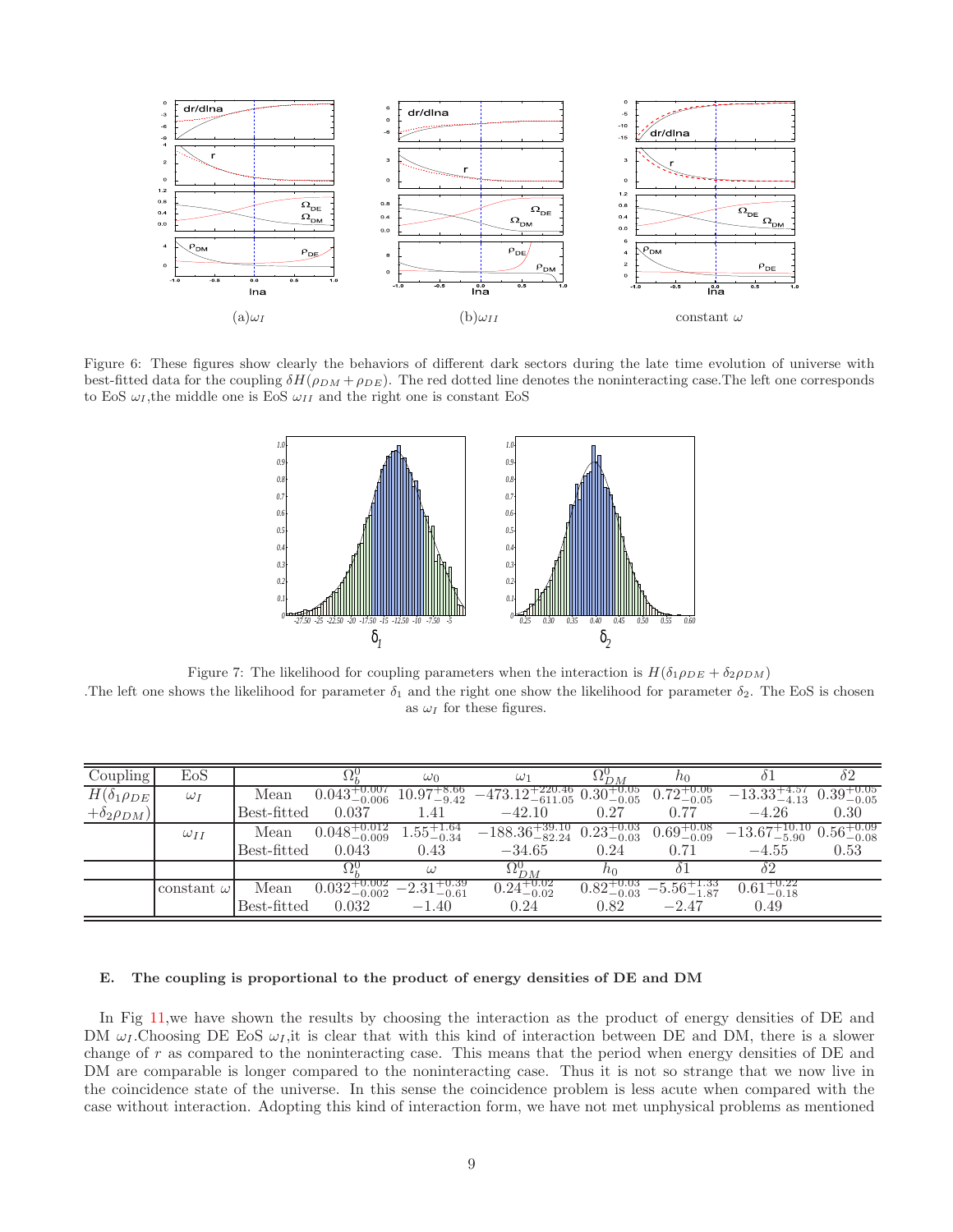

Figure 8: The likelihood for coupling parameters when the interaction is  $H(\delta_1 \rho_{DE} + \delta_2 \rho_{DM})$ .The left one shows the likelihood for parameter  $\delta_1$  and the right one show the likelihood for parameter  $\delta_2$ . The EoS is chosen

as  $\omega_{II}$  for these figures.



<span id="page-9-0"></span>Figure 9: These figures show clearly the behaviors of different dark sectors during the late time evolution of universe with bestfitted data for the coupling  $H(\delta_1 \rho_{DE} + \delta_2 \rho_{DM})$ . The red dotted line denotes the noninteracting case. The left one corresponds to EoS  $\omega_I$ , the middle one is EoS  $\omega_{II}$  and the right one is constant EoS

above. Choosing DE EoS as  $\omega_{II}$ , we see that in most period, r changes slower than that of the noninteracting case. Only very recently  $r$  changes a bit faster for the interacting case. This will not change the qualitative behavior of the period when energy densities of DE and DM are comparable, which is still longer compared to the noninteracting case. Thus the coincidence problem can become less serious. Choosing the interaction in the form of the product of densities of DE and DM, we have positive coupling from the fitting, which can help to avoid unphysical problems mentioned above. For constant DE EoS, we see that  $r$  changes a bit faster than that of the noninteracting case near the present epoch, which cannot help to alleviate the coincidence problem. However the positive coupling from fitting again avoids unphysical problems for the evolution of cosmological parameters.

| Coupling                      | EoS           |                   | 54Z                                                                                               | $\omega_0$                                     | $\omega_1$      | $\Delta l_{DM}$        | $n_0$                                                                                                                      |                           |
|-------------------------------|---------------|-------------------|---------------------------------------------------------------------------------------------------|------------------------------------------------|-----------------|------------------------|----------------------------------------------------------------------------------------------------------------------------|---------------------------|
| $\lambda \rho_{DE} \rho_{DM}$ | $\omega_I$    | Mean              | $0.036^{+0.003}_{-0.004}$ $-0.93^{+0.11}_{-0.11}$ $0.48^{+0.16}_{-0.25}$ $0.25^{+0.018}_{-0.018}$ |                                                |                 |                        | $0.78^{+0.047}_{-0.037}$                                                                                                   | $0.012_{-0.004}^{+0.004}$ |
|                               |               | Best-fitted 0.036 |                                                                                                   | $-0.98$                                        | 0.68            | 0.25                   | 0.78                                                                                                                       | 0.0064                    |
|                               | $\omega_{II}$ | Mean              |                                                                                                   |                                                |                 |                        | $0.040^{+0.003}_{-0.003}$ $-1.53^{+0.35}_{-0.35}$ $4.90^{+2.13}_{-2.26}$ $0.24^{+0.020}_{-0.018}$ $0.74^{+0.028}_{-0.027}$ | $0.018_{-0.007}^{+0.020}$ |
|                               |               | Best-fitted       | 0.041                                                                                             | $-1.52$                                        | 4.93            | 0.23                   | 0.73                                                                                                                       | 0.016                     |
|                               |               |                   | 92.                                                                                               | $\omega$                                       | $\Omega_{DM}^0$ | $h_{0}$                |                                                                                                                            |                           |
|                               | constant      | Mean              | $0.039^{+0.002}_{-0.003}$                                                                         | $-0.84_{-0.09}^{+0.08}$ $0.25_{-0.02}^{+0.02}$ |                 | $0.74^{+0.03}_{-0.03}$ | $0.0063_{-0.0063}^{+0.0074}$                                                                                               |                           |
|                               |               | Best-fitted       | 0.038                                                                                             | $-0.85$                                        | 0.25            | 0.75                   | 0.0025                                                                                                                     |                           |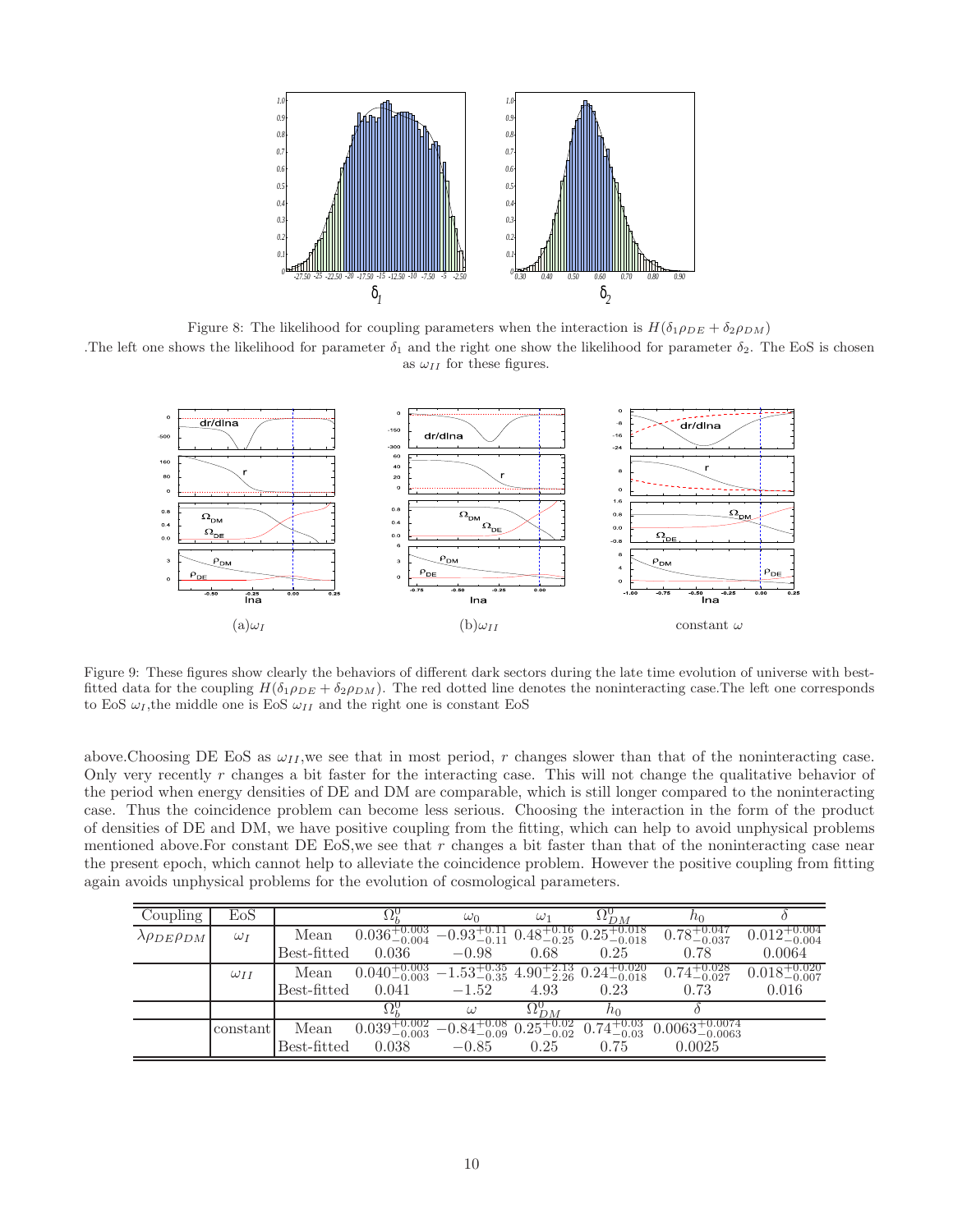

Figure 10: The likelihood for coupling parameters when the interaction is chosen as  $\lambda \rho_{DMPDE}$ .The left one shows the EoS  $\omega_I$  and the right one is  $\omega_{II}$ 



<span id="page-10-0"></span>Figure 11: These figures show clearly the behaviors of different dark sectors during the late time evolution of universe with best-fitted data for the interaction  $\lambda \rho_{DM} \rho_{DE}$ . The red dotted line denotes the noninteracting case. The left one corresponds to EoS  $\omega_I$ , the middle one is EoS  $\omega_{II}$  and the right one is constant EoS

# IV. CONCLUSIONS AND DISCUSSIONS

In this paper we have examined the effects of all possible phenomenological interactions between DE and DM on cosmological parameters and their efficiency on solving the coincidence problem. We have worked with two simple parameterizations of the DE EoS and the constant DE EoS. Using observational data coming from the new 182 Gold type Ia supernova samples, the shift parameter of the Cosmic Microwave Background given by the three-year Wilkinson Microwave Anisotropy Probe observations, and the baryon acoustic oscillation measurement from the Sloan Digital Sky Survey, we have performed a statistical joint analysis of different forms of phenomenological interaction between DE and DM. We have found that for the time-dependent DE EoS the model of the interaction in product of densities of DE and DM is the best model to alleviate the coincidence problem. For other interaction forms, the consequences of DE and DM interaction on cosmological parameters are very sensitive to the DE EoS. For the DE EoS in the form of  $\omega_I$ , choosing the DE and DM interaction in proportional to the energy density of DE, we found the solution to solve the coincidence problem. We observed that other forms of the interaction either bring unphysical problems or cannot help to alleviate the coincidence problem. For the DE EoS  $\omega_{II}$ , we found that except the interaction in terms of the product of densities of DE and DM, other phenomenological descriptions of interaction between DE and DM fail to alleviate the coincidence problem. For the constant DE EoS, none of the phenomenological models of interaction can help to alleviate the coincidence problem. It would be interesting to extend our analysis to more general parameterizations for both the interaction and the DE EoS available in the literature. Furthermore it is also of interest to include more observational data to constrain the interaction between DE and DM and study its consequences on the cosmological parameters.